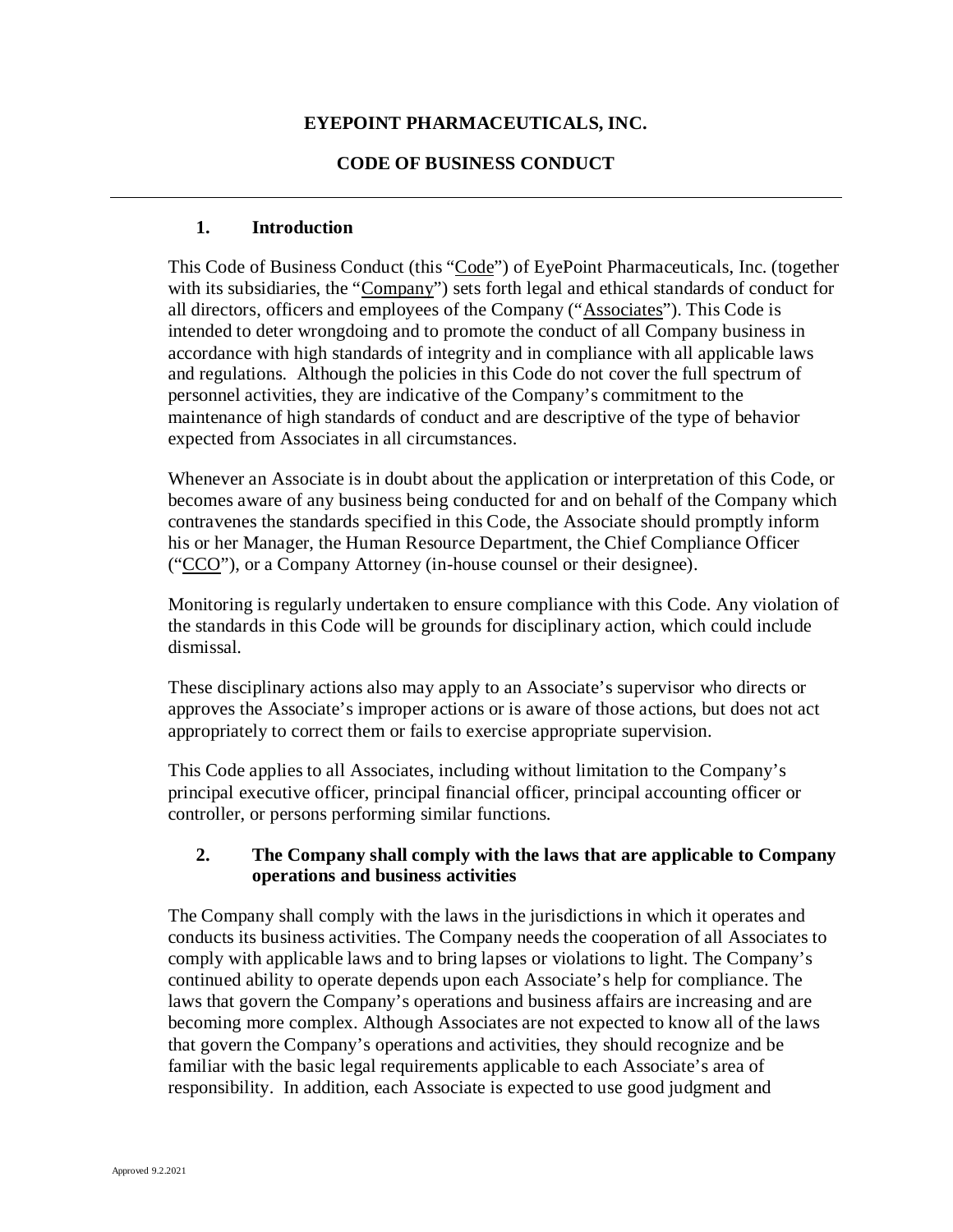common sense in seeking to comply with all applicable laws, rules and regulations and to ask for advice when uncertain about them.

If an Associate wishes to raise any concerns, complaints or issues, or to report possible violations of this Code, or the laws, regulations and standards governing corporate operations and activities, such Associate can either go to *www.eyepoint.ethicspoint.com* and fill in the information fields or call 1-855-645-5380 to speak with a live operator. Both the website and the phone line are operated by a third-party provider (not EyePoint) and are available 24 hours a day, seven days a week. Associates may provide contact information if desired, but in most cases it is not necessary. However, giving the most information possible will help us to answer questions, solve concerns or resolve suspected violations. Should an Associate choose to provide personally-identifiable information but state a desire to seek confidentiality, such Associate's identity will be kept confidential to the extent feasible or permissible under the law.

Associates shall not discharge, demote, suspend, threaten, harass or in any other manner discriminate or retaliate against any individual making a good faith complaint. However, the Company reserves the right to take disciplinary action, up to and including termination, against anyone who knowingly makes a false accusation, provides false information to the Company or acts improperly. Failure to report known or suspected wrongdoing of which you have knowledge may, by itself, subject you to disciplinary action.

# **3. The Company shall adhere to corporate governance policies relating to disclosure and communications**

The Company has adopted a Disclosure Policy, relating to disclosure and communications with the goal of providing for full, fair, accurate, timely and understandable disclosure in reports and documents of the Company and in its other public communications. The Company shall adhere to the corporate governance and disclosure principles and obligations contained in such Disclosure Policy.

Any public statement, interaction with journalists, investors, stockbrokers or financial analysts and any other official Company announcement will only be made by an authorized person of the Company and in full compliance with the Company's Disclosure Policy.

## **4. Books, records and accounts of, the Company shall reflect accurately, fairly, in reasonable detail, and in a timely manner all the transactions, acquisitions and dispositions of assets, and other business affairs of the Company**

It is the policy of the Company to provide full, fair, accurate, timely and understandable disclosure in reports and documents filed with, or submitted to, the Securities and Exchange Commission ("SEC") and in other public communications.

As a public company, we are also committed to carrying out all disclosure obligations in a full, fair, accurate, timely and understandable manner. Depending on their position with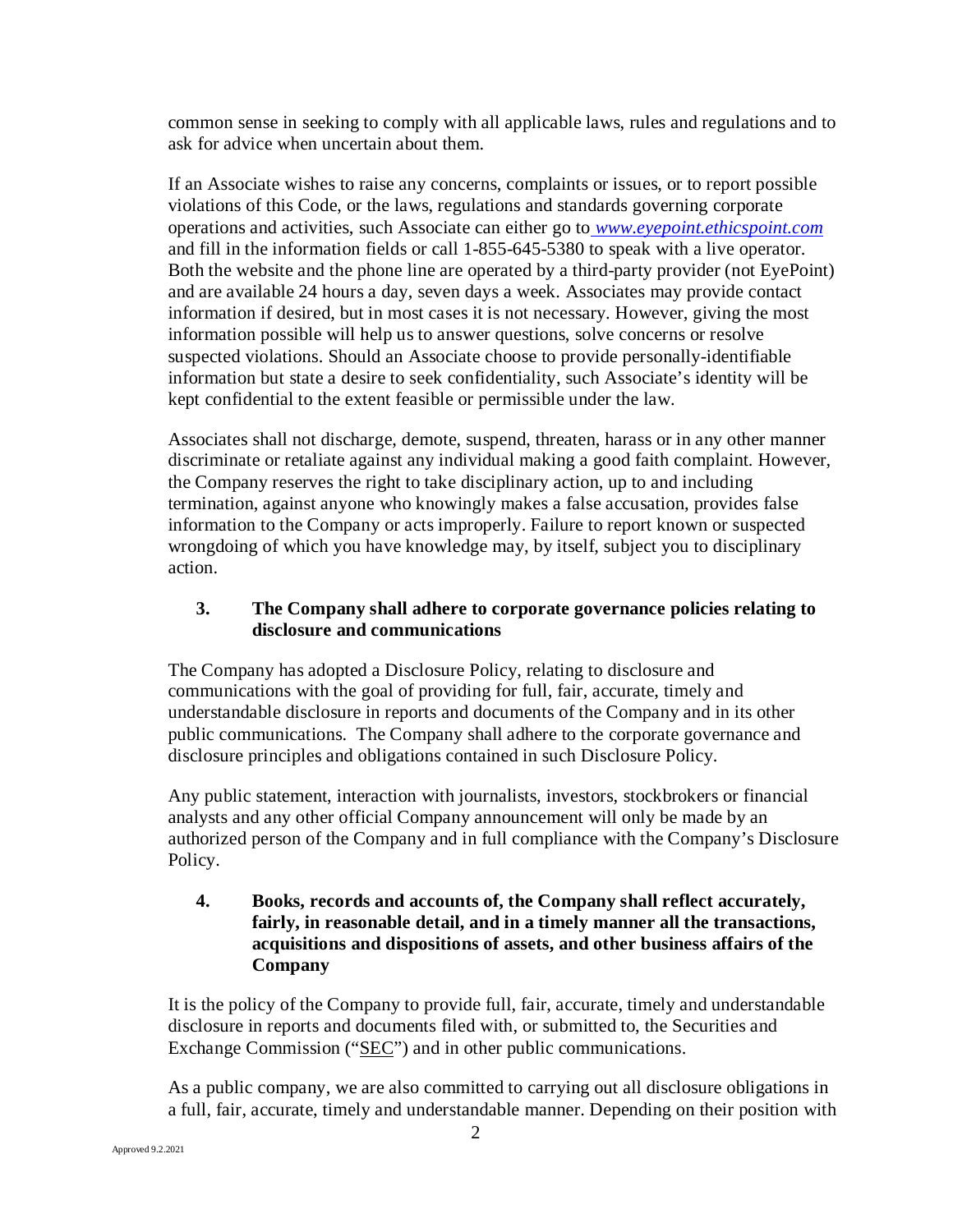the Company, Associates may be called upon to provide information to assure that the Company's public reports are complete, fair and understandable. The Company expects all Associates to take this responsibility very seriously and to provide prompt and accurate answers to inquiries related to the Company's public disclosure requirements.

The Accounting Department bears a special responsibility for promoting integrity throughout the organization, with responsibilities to shareholders both inside and outside of the Company. The Chief Executive Officer ("CEO"), the principal financial officer and other Accounting Department personnel have a special role both to adhere to these principles themselves and also to ensure that a culture exists throughout the Company as a whole that ensures the fair and timely reporting of the Company's financial results and condition.

As provided in Section 17 below, Associates should promptly report to the Human Resource Department, the CCO, a Company Attorney and/or the Chair of the Audit and Compliance Committee any conduct that the individual believes to be a violation of law or business ethics or of any provision of this Code, including any transaction or relationship that reasonably could be expected to give rise to such a conflict. Violations, including failures to report potential violations by others, will be viewed as a severe disciplinary matter that may result in personnel action, including termination of employment.

All reporting must be done promptly, accurately, and in sufficient detail to ensure the integrity of Company information and records. Each Associate who is involved in the Company's disclosure process must: (i) be familiar with and comply with the Company's disclosure controls and procedures and its internal control over financial reporting; and (ii) take all necessary steps to ensure that all filings with the SEC and all other public communications about the financial and business condition of the Company provide full, fair, accurate, timely and understandable disclosure.

All Company books, records and accounts shall be maintained in accordance with all applicable regulations and standards and accurately reflect the true nature of the transactions they record. The financial statements of the Company shall conform to U.S. generally accepted accounting principles and the Company's accounting policies. No undisclosed or unrecorded fund or asset of the Company shall be established and maintained for any reason, and no disbursement of corporate funds or other corporate property shall be made without adequate supporting documentation. No false, artificial, or misleading entries shall be made in the books, records and documents of the Company for any reason, and no Associate shall engage in any arrangement that results in such prohibited acts.

No transaction shall be effected and no payment shall be made on behalf of the Company with the intention or understanding that the transaction or payment is other than described in the documentation evidencing the transaction or supporting the payment. If any Associate believes any such fund, asset, entry, transaction, or payment might exist, full disclosure must be made to the CCO or a Company Attorney.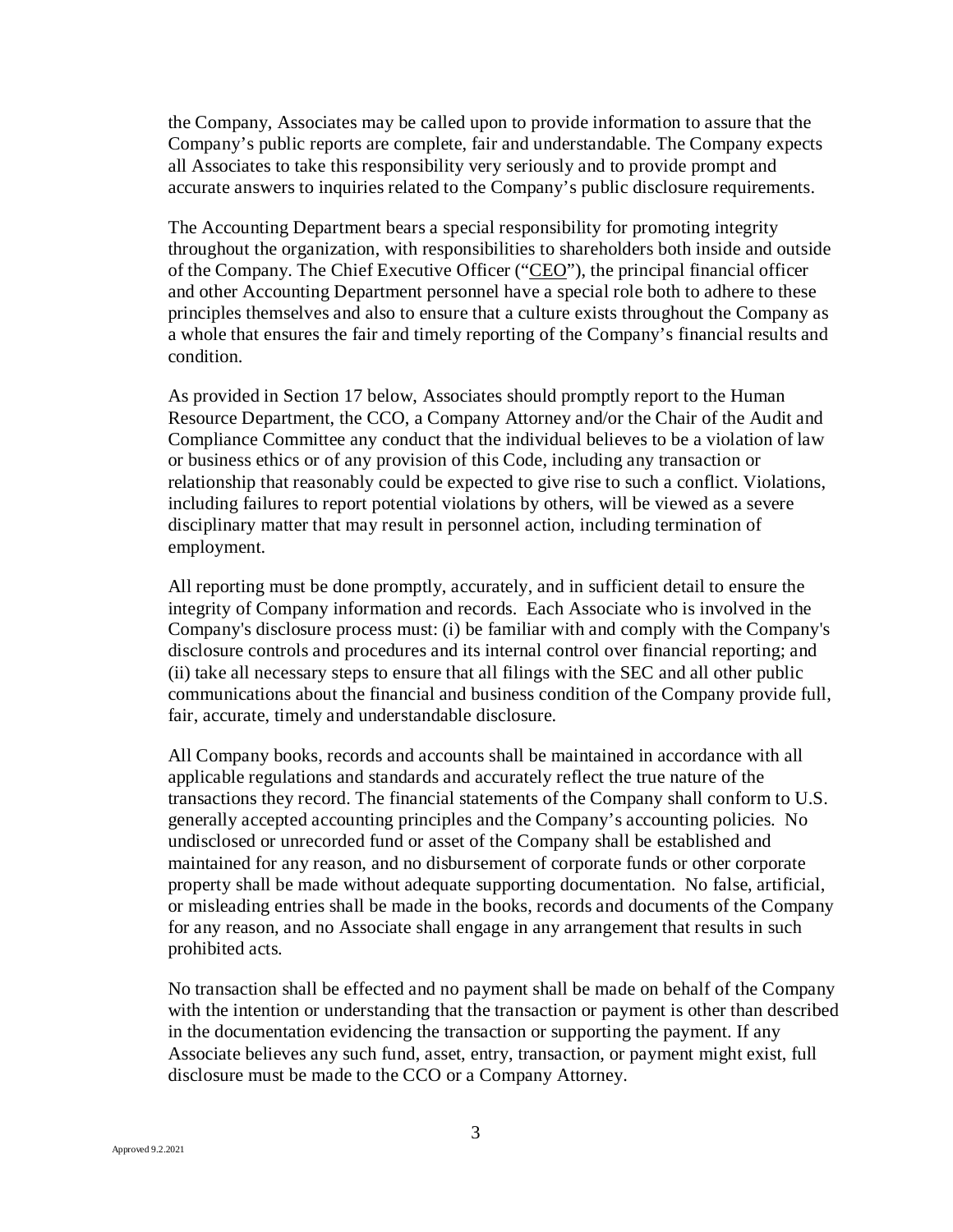## **5. Dealings with Independent Registered Public Accounting Firm**

No Associate shall, directly or indirectly, make or cause to be made a materially false or misleading statement to an accountant in connection with (or omit to state, or cause another person to omit to state, any material fact necessary in order to make statements made, in light of the circumstances under which such statements were made, not misleading to an accountant in connection with) any audit, review or examination of the Company's financial statements or the preparation or filing of any document or report with the SEC. No Associate shall, directly or indirectly, take any action to coerce, manipulate, mislead or fraudulently influence any independent public or certified public accountant engaged in the performance of an audit or review of the Company's financial statements.

# **6. Company contributions to political parties, candidates, or campaigns shall be made in accordance with the applicable legislation and as authorized by the CCO**

All contributions to a political party, candidate, or campaign shall be in accordance with applicable domestic or foreign legislation. Requests for such contributions should be referred to the Company's CCO, the Human Resource Department or a Company Attorney. It should be noted that political contributions include anything having value, such as loans, entertainment and use of corporate facilities, assets, property, services or personnel. Prior approval to make any such contribution is required. The Company encourages Associates to be involved in political activities, but such involvement should be undertaken by Associates acting on their own time and on their own behalf and not as representatives of the Company.

## **7. All Associates shall safeguard Company resources and shall follow safe working practices**

Theft, pilferage, willful damage, or misuse of Company property is NOT acceptable and will not be tolerated. Theft, carelessness and waste have a direct impact on the Company's financial performance and reputation. Associates must use the Company's assets and services solely for legitimate business purposes of the Company and not for any personal benefit or the personal benefit of anyone else. Associates shall not engage in any conduct that will create hazards or unsafe conditions in the place of work or otherwise to fellow Associates.

## **8. Confidential information, proprietary information, intellectual property, patents, copyrights, and the like, whether owned or developed by the Company or by third parties and in the possession of the Company, shall not be disclosed, appropriated or used other than as specifically allowed or contemplated, without proper authorization**

Corporate records, reports, papers, devices, processes, plans, methods, apparatus, intellectual property, whether patented or copyrighted or not, and inside information, whether owned or developed by the Company or by third parties and in the possession of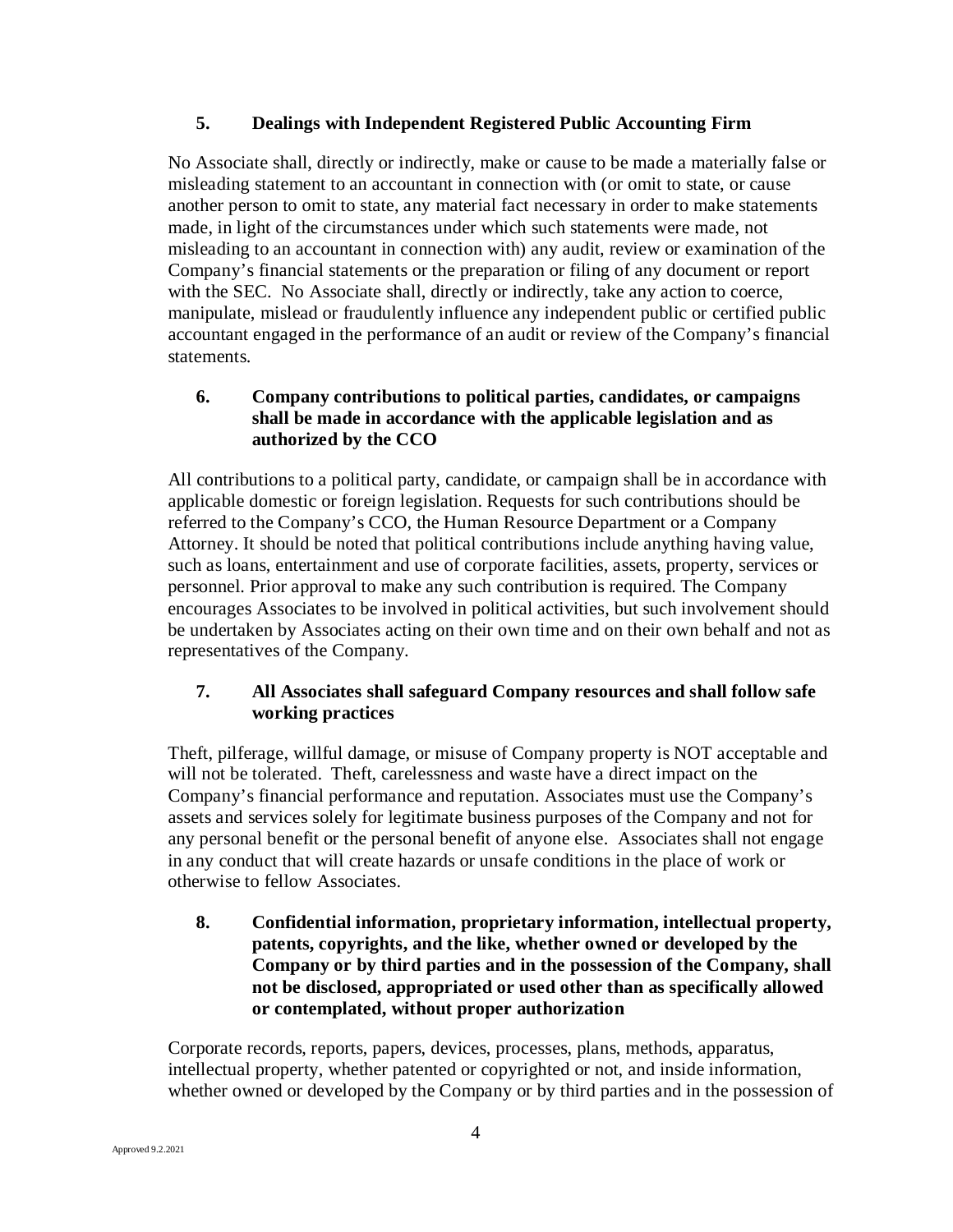the Company, are considered by the Company to be proprietary and, unless previously published, confidential. Unauthorized disclosure or misuse of the Company's proprietary or confidential information is prohibited.

The Company may disclose to its Associates, customers, suppliers, personnel, investors, and the public only such information about the Company as is necessary for them to judge adequately the Company and its activities, or as is contained in the Company's normal reporting functions to government and industry authorities or regulatory bodies. However, except as required by law, the Company cannot be expected to disclose information which might impair its competitive effectiveness or which might violate the private rights of individuals or institutions. Any release of information to the public must be per the Company's Disclosure Policy. Additionally, Associates should take appropriate precautions to ensure that confidential or sensitive business information, whether it is proprietary to the Company or another company, is not communicated within the Company except to Associates who have a need to know such information to perform their responsibilities for the Company.

Associates also must abide by any lawful obligations it may have to former employers. These obligations may include restrictions on the use and disclosure of confidential information, restrictions on the solicitation of former colleagues to work at the Company and non-competition obligations.

Intellectual property is proprietary and may be confidential, whether or not protected by patent, trademark, copyright or otherwise and includes computer software programs, technical processes, inventions, research devices, reports or articles containing any form of unique or original innovation or development. Associates should be aware of the confidential, proprietary and contractual provisions relating to such intellectual property with respect to the use, copying, appropriation or disclosure thereof, whether owned or developed by the Company or by third parties and in possession of the Company.

Intellectual property that has been created or developed by Associates within the scope of employment or contract, and any patents, rights, or copyrights therefrom belongs to and is owned by the Company.

With regard to release of information in the event of a disaster, it is imperative that the initial response to the media be given by the immediate highest level of authority at the site and in accordance with the Company's Disclosure Policy. Any response shall be confined to a brief description of the disaster (e.g. fire, explosion, injuries, death, etc.) and shall not include names of individuals involved, estimates of damage, or other details pending notification of authorities, next of kin, and others.

Where the incident takes place in a strategic confidential project, there is to be no release of information surrounding the project's capabilities or causes of the incident without prior approval.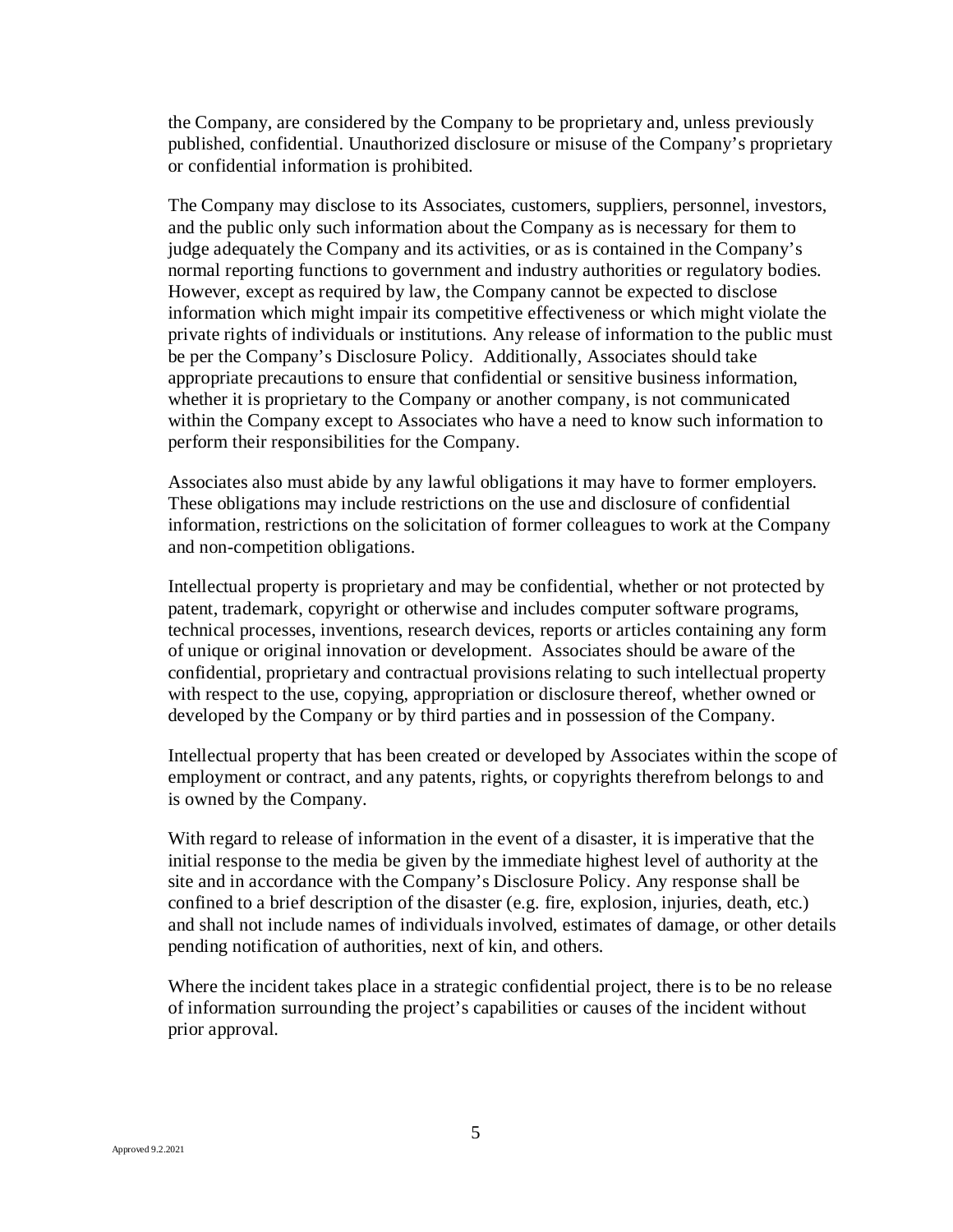## **9. Associates must avoid all situations in which their personal interests conflict or might conflict with their duties to the Company or the interests of the Company**

Associates must act in the best interests of the Company. You must refrain from engaging in any activity or having a personal interest that presents a "conflict of interest" and should seek to avoid even the appearance of a conflict of interest. A conflict of interest occurs when your personal interest interferes with the interests of the Company. Associates should avoid entering into any business arrangements, acquiring any interests, or participating in any activities that would:

- Deprive the Company of the time or attention required to fully perform their duties properly in accordance with their employment terms;
- Interfere with or affect their judgment or ability to act solely in the Company's best interests; or
- Otherwise conflict with the best interests of the Company.

For example, a conflict of interest could arise when Associates have a personal interest, direct or indirect, in a supplier, customer or competitor of the Company, or when an Associate is engaged in outside employment or participates in an outside organization which may interfere with the Associate's regular duties or affect working effectiveness. Associates must request a conflict of interest evaluation for all business, commercial or financial interests or activities where such interests or activities might reasonably be regarded as creating actual or potential conflict with their duties of employment. Associates are required to ensure that actions taken and decisions made within their area of responsibility are free from influence of any interests that might reasonably be regarded as conflicting with those of the Company. After an Associate has disclosed a potential conflict, a determination will be made as to whether the individual should divest his or her interest or have other duties and responsibilities assigned.

If personal financial or other benefit is gained by an Associate or his or her relatives or associates through the use or misuse of corporate property, or information proprietary or confidential to the Company, the law in most jurisdictions provides that the individual must account to the Company for any benefits received and may provide for further fines or penalties. This applies not only to an actual conflict of interest but also the very appearance of a conflict of interest and, as such, even the appearance of a conflict interest should be avoided.

## **10. Associates shall not use for their own financial gain, or disclose for the use of others, inside information obtained as a result of their engagement with the Company**

All Associates must comply with the Company's Insider Trading Policy. Accordingly, Associates who have material non-public information about the Company or other companies, including our suppliers and customers, as a result of their relationship with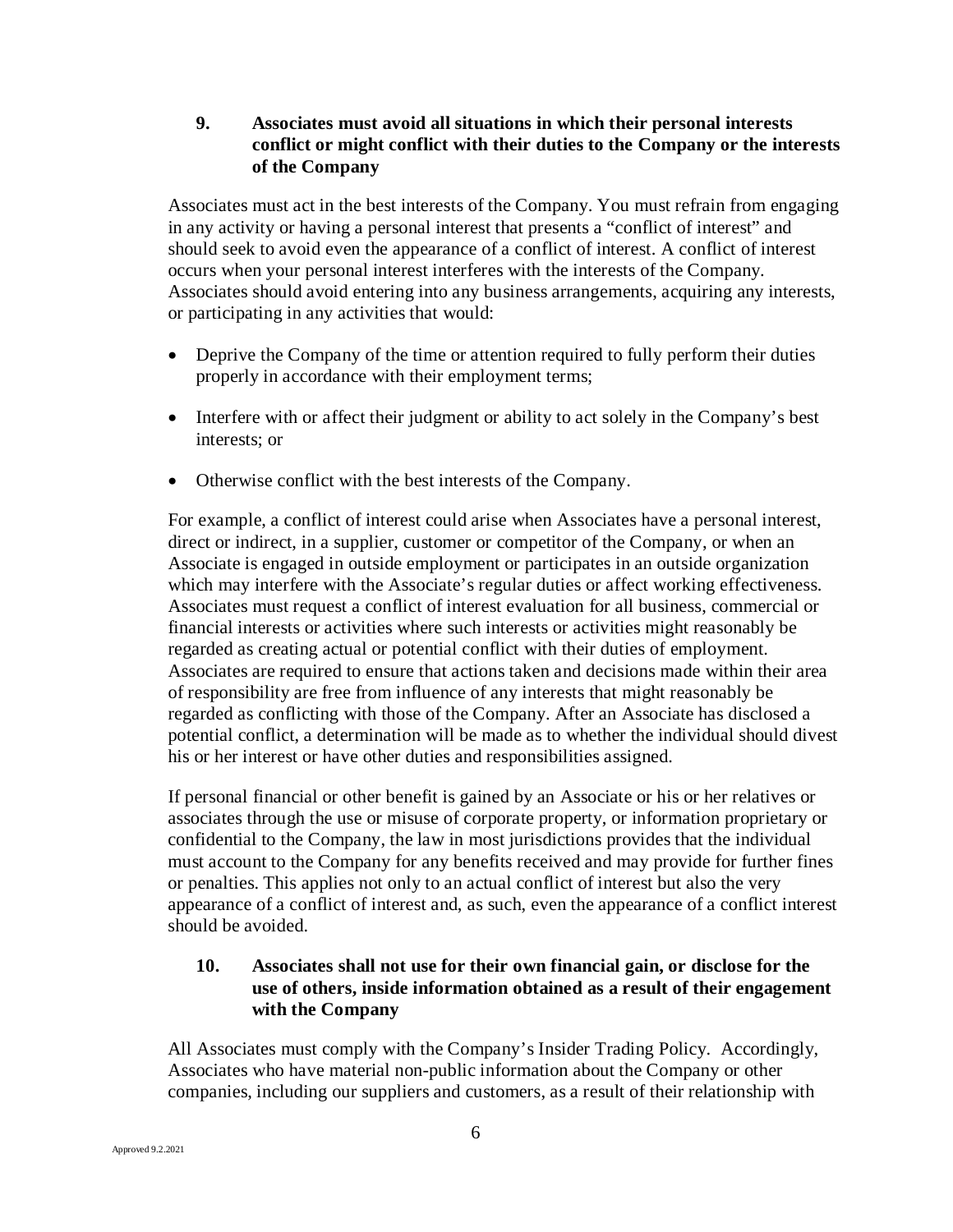the Company are prohibited by law and Company policy from trading in securities of the Company or such other companies, as well as from communicating such information to others who might trade on the basis of that information. To help ensure that you do not engage in prohibited insider trading and avoid even the appearance of an improper transaction, the Company has adopted a Insider Trading Policy, which has been distributed to you and is available from the Company's intranet.

If you are uncertain about the constraints on your purchase or sale of any Company securities or the securities of any other company that you are familiar with by virtue of your relationship with the Company, you should consult with the Chief Financial Officer, the CCO or a Company Attorney before making any such purchase or sale.

## **11. The Company's business is conducted fairly and purchases of services, materials and equipment are made on the basis of quality, service, and price**

The Company conducts its business activities fairly and competitively in accordance with the requirements of trade and anti-competition legislation applicable in the jurisdiction in which it operates. Associates must be aware of the provision of such legislation pertaining to agreements and arrangements with competitors, pricing practices, and other matters that are subject to review under this legislation. Failure to observe these legislative requirements can result in serious liability to the Company and to the individuals involved.

The following trade practices are prohibited:

- Price-Fixing Any oral, tacit or implied agreement or understanding among competitors to adhere to certain prices or any element thereof will be considered price-fixing. Communication among competitors relating in any way to current or future prices may result in a price-fixing charge. Price information about a competitor's product may be obtained if publicly announced or from a company's customer. Also, it is permissible to mail a price list to a competitor if the competitor is a customer for a product of which a price list has been requested.
- Bid-Rigging Any oral, tacit or implied agreement to refrain from bidding, to bid at a certain price, or to submit a "protective" bid (a bid that is obviously less favorable than a competitor's bid) will be considered bid-rigging.
- Agreement to Divide Markets Any oral, tacit or implied agreement among competitors that contemplates or results in a division, assignment or apportionment of customers or territories to be served, or a limitation on any product sold or services rendered, will be considered an agreement to divide markets.
- Refusal to Deal Any oral, tacit or implied agreement among competitors to refuse to sell to or purchase from any person will be considered a refusal to deal.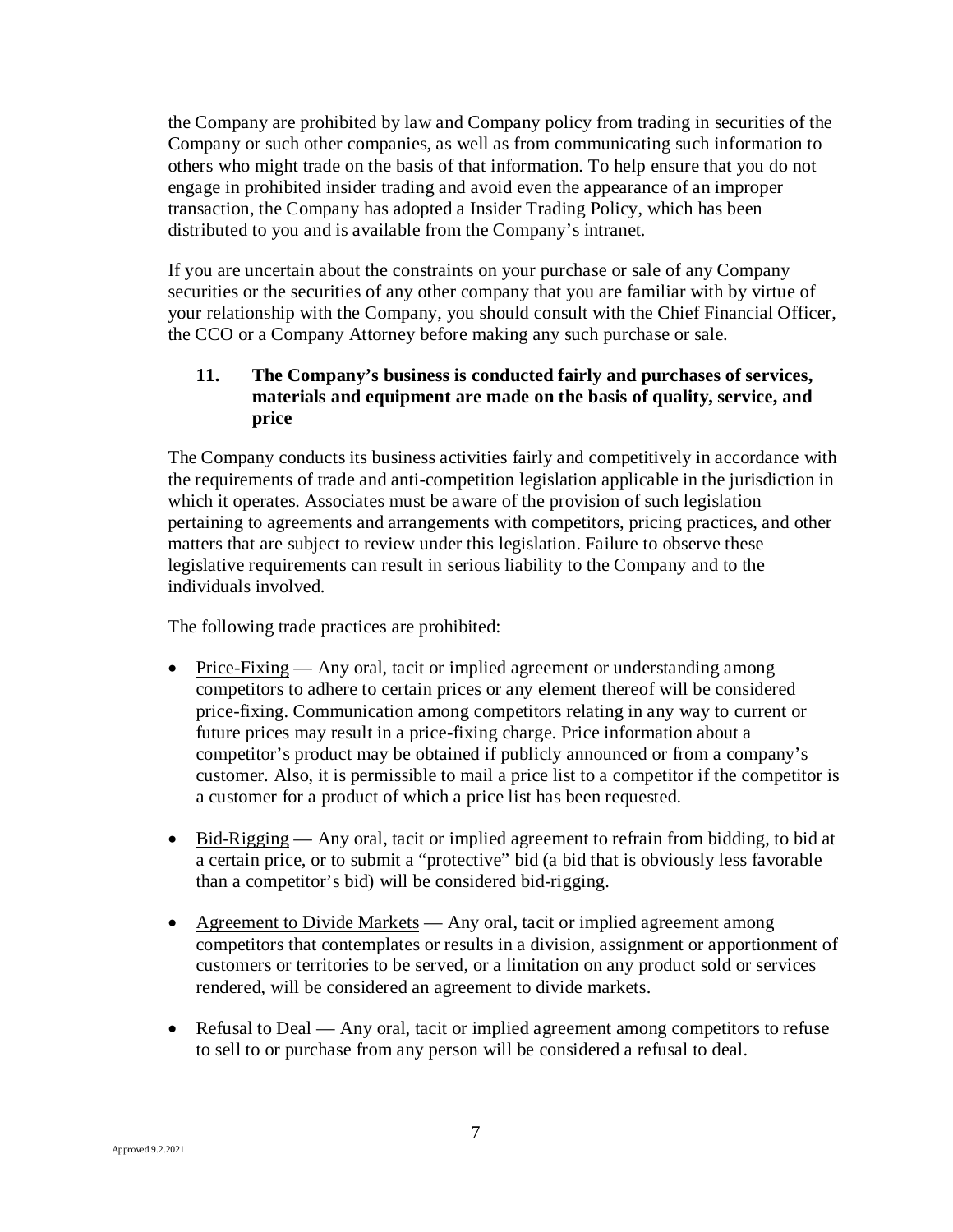With respect to trade associations, which by their nature involve meetings and discussions with competitors, care must be taken to avoid prohibited trade practices. If at any trade association meeting the subject of product pricing, bidding, territorial or customer allocation, or refusal to deal is discussed, any Associate in attendance must leave the meeting immediately without comment. The circumstances must then be reported to a Company Attorney so that proper corrective action may be taken. Trade association questionnaires asking for information relating to prices should not be answered and all such questionnaires should be referred to a Company Attorney.

It is Company policy not to seek to obtain or to retain business by agreeing to purchase supplies from a particular customer. There is nothing improper in doing business with customers that are the Company's suppliers so long as the business transacted with the supplier is not based on the condition or understanding that purchases by the Company from such supplier are contingent upon the business to be conducted by the Company with such supplier.

# **12. All Associates and prospective employees of the Company are assured equal employment opportunity and a healthy and safe working environment**

Having regard to the personal safety and well-being of ALL Associates, the Company will recruit, select, train, promote, compensate, transfer, discipline and release personnel and take any and all other actions without regard to race, creed, color, religion, nationality, place of origin, age, sex, marital status, or the fact that a person has a physical handicap, is a war veteran or was convicted of an offense for which a pardon has been issued.

The necessary policies and measures will be adopted by the Company to create and maintain:

- A viable business enterprise that will provide Associates with competitive wages and benefits;
- A safe, healthy, efficient and productive workplace for Associates;
- An environment which promotes a high degree of cooperation and mutual trust between the Company and its Associates that is free of verbal or physical harassment; and
- Opportunities for Associates to realize their potential.

Should an Associate feel that discrimination has occurred or that an event has occurred which affects the workplace or environment, the individual should report the occurrence to his or her Manager, or the Human Resource Department.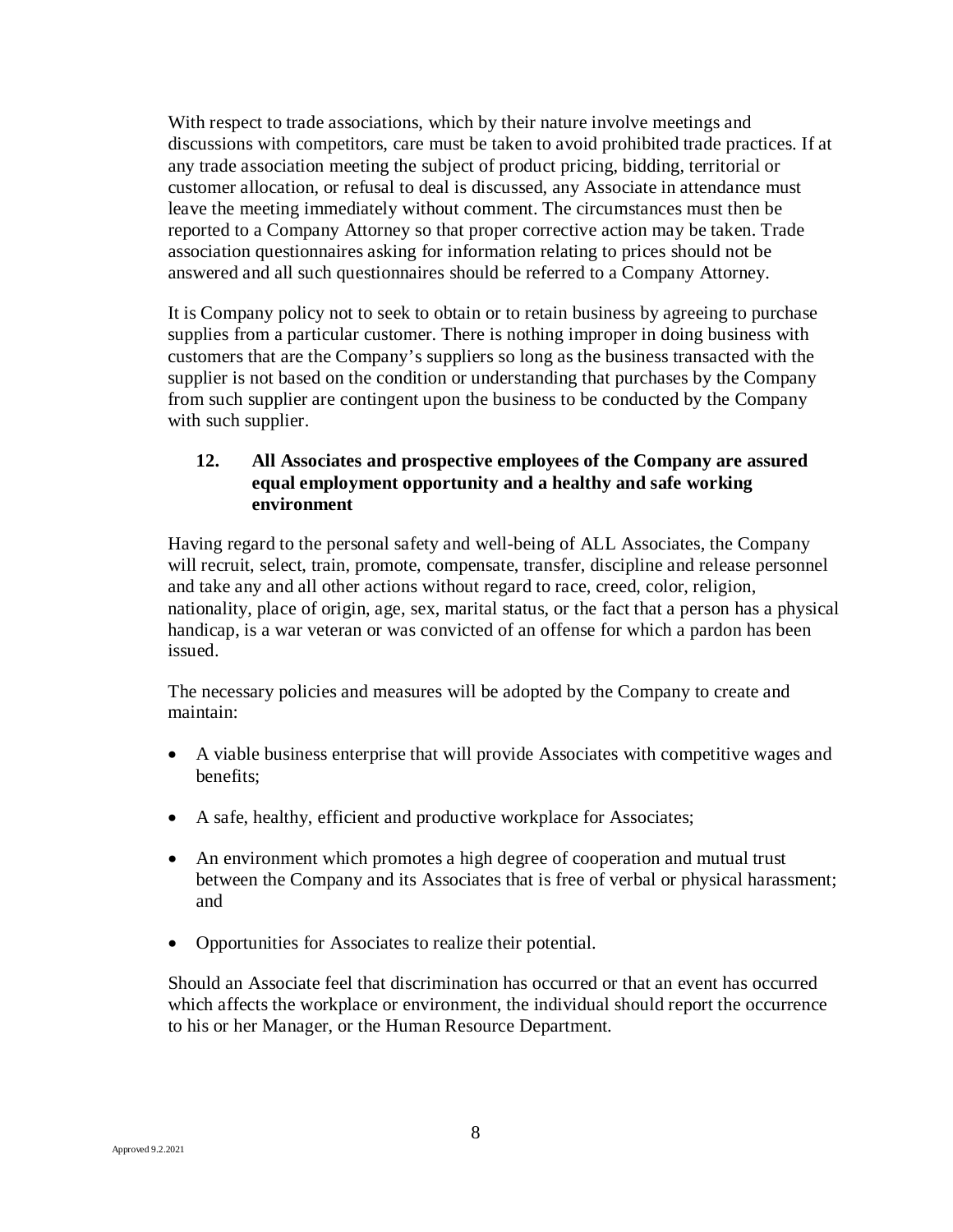## **13. The Company's integrity shall not be compromised nor its reputation as a good corporate citizen impugned by corrupt, illegal, or improper payments made by or on behalf of the Company or its Associates**

No one employed or contracted by the Company shall at any time offer, promise, authorize, approve, or condone the use of corporate funds or property for any of the following activities in any country:

- The payment of money or the giving of anything of value to any government official, to influence him or her to act or to fail to act in any official capacity or to induce him or her to use his or her influence with any government official or government agency or instrumentality, in order to retain any business for the Company or to direct any business to any other person;
- The payment of money or the giving of anything of value to any political party, any official of a political party, or any candidate to act or to fail to act in an official capacity or to induce such political party, official, or candidate to influence a government official or any government agency or instrumentality, in order to obtain or retain any business for the Company, or to direct any business to any other person; or
- The payment of money or the giving of anything of value to any person who will apply such payment or gift or any part of such payment or gift, directly or indirectly, to any one of the foregoing activities.

The foregoing activities are prohibited even if permitted by the laws, standards, or customs of any country where the Company is doing business, and regardless of any requests or pressures received from the government of such country or the competitive consequences of refusing to comply with such requests or pressures.

This Code does not prohibit a payment of money made or authorized to be made to government personnel who are in a clerical or ministerial position and who have no discretionary authority, where a payment is necessary to induce such personnel to perform his or her regular function, provided that the payment is not excessive, that it is approved by the senior Company manager responsible for the affected operation, and that it is properly recorded in the books of the Company.

This Code does not prohibit the normal extension of those common courtesies and social amenities consistent with ethical business practices, and with the customs and usage of the industry, which are offered and received on a basis of amicable personal relations and which do not give even the appearance of impropriety, provided that the cost thereof is properly identified and disclosed in the books of the Company.

Nor does this Code prohibit the payment of commissions or fees to responsible and qualified consultants, agents, marketing representatives, attorneys, and others for necessary and legitimate services actually performed, where the amount paid is reasonable related to the value of such services or the benefits resulting therefrom. This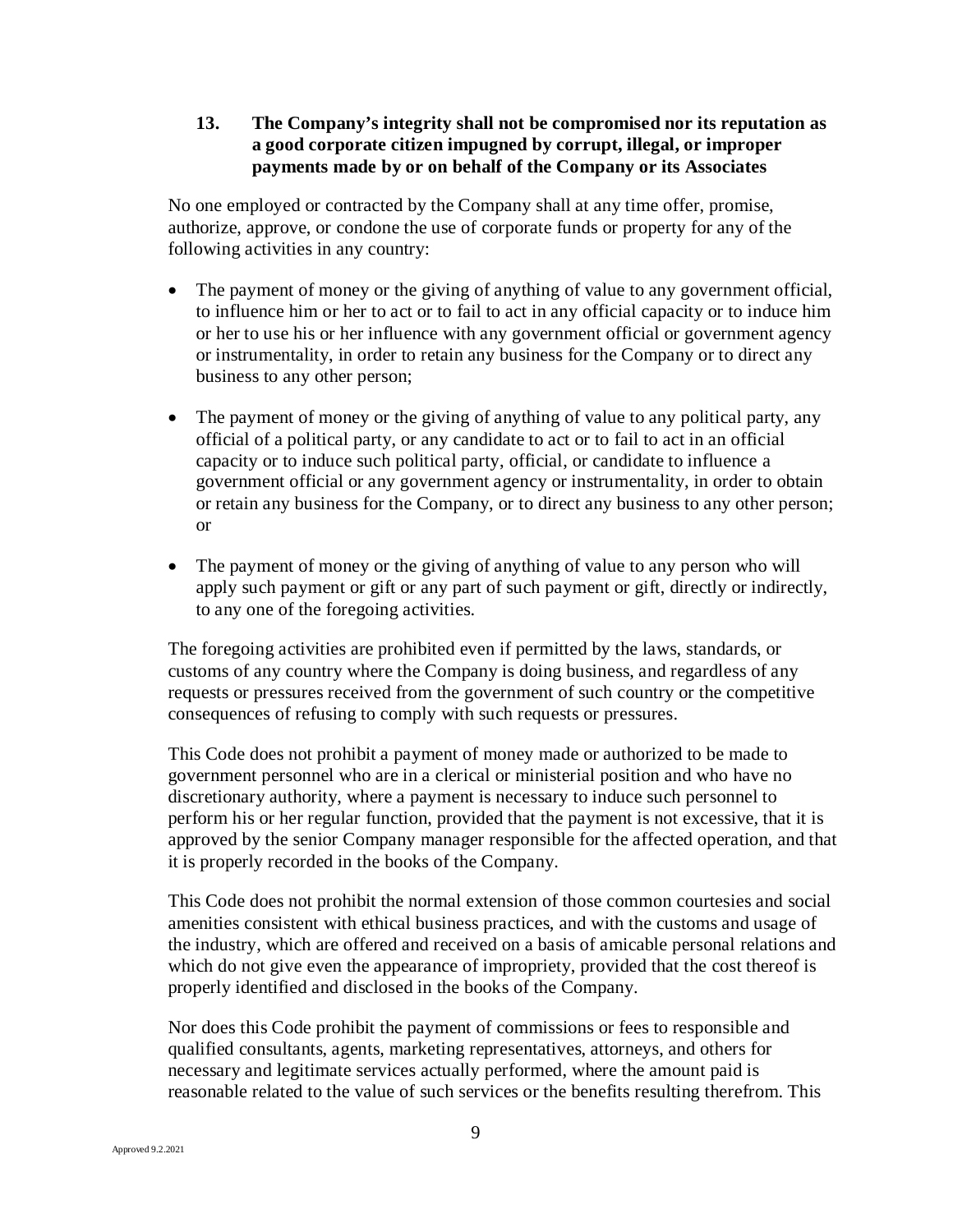policy is not intended to prohibit any payments to a government official, employees, or agency, which are specifically required by a law, regulation, or decree equally applicable to all similarly situated companies.

Associates that are uncertain as to the applicability of this Code to any proposed action must obtain permission from the CCO or a Company Attorney before proceeding. No one, however, is authorized to compromise or to qualify this Code on behalf of the Company.

Associates who discover a breach of this Code must immediately advise the Human Resource Department, the CCO or a Company Attorney.

## **14. Associates are prohibited from any practice that constitutes commercial bribery**

No funds of the Company shall be paid, loaned, or otherwise disbursed, nor shall any assets of the Company be given, leased, or otherwise disposed of as bribes, kickbacks, or other payments designed to influence or compromise the conduct of the recipient. No Associate shall accept any funds or assets for assisting any person or entity to obtain business or to ensure special concessions from the Company. Associates shall comply with the Foreign Corrupt Practices Act.

The following conduct is expressly prohibited:

- Payment or receipt of money, gifts, loans, or other favors which may tend to influence business decisions or compromise independent judgment; and
- Payment or receipt of rebates or kickbacks for obtaining business of the Company or for the Company.

Entertainment provided to persons with whom the Company conducts business or offered to Associates is permitted when it is:

- Reasonable in amount and not made with the intent to influence the recipient with his or her area of responsibility;
- Consistent with generally accepted business practices, industry codes and not in contravention of any law or regulation; and
- Such that full public disclosure would not embarrass or in any way reflect unfavorably on the Company or the recipient.

For example, reasonable expenditures for the entertainment of customers, prospective personnel or business associates are permissible on the part of any Associate whose duties embrace the provision of such entertainment provided proper accounting is made. Business lunches, dinners, sporting activities and theatre entertainment may be accepted where the above standards are met.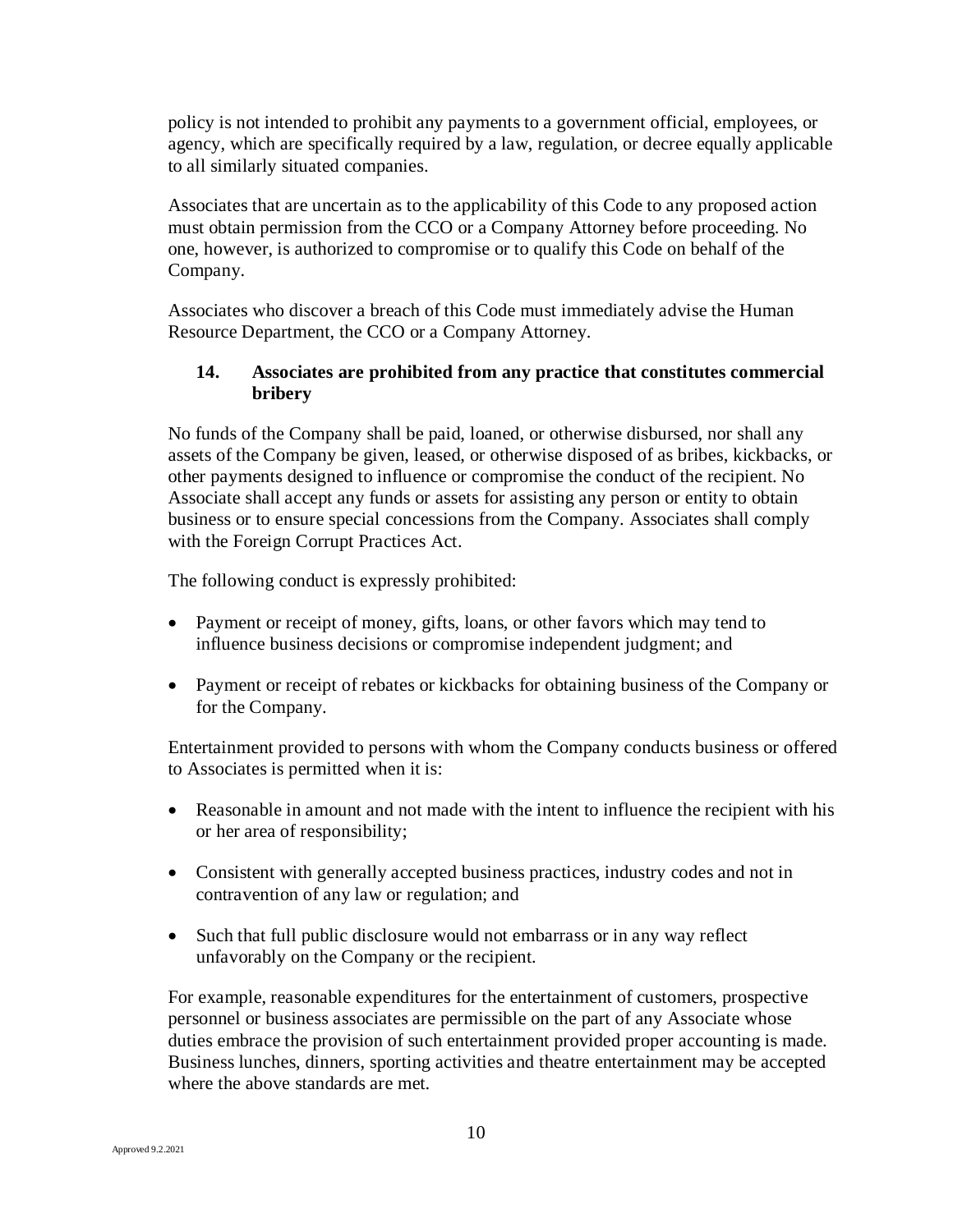Gifts may be given or received when customary in a country and only when they are not excessive in amount and properly recorded in the books of the Company.

Should an Associate be requested to make or accept a payment, gift, or other benefit that exceeds the standards specified herein, he or she should immediately disclose the request and all surrounding circumstances to his or her Manager, the CCO, the Human Resource Department or to a Company Attorney.

# **15. The Company and its Associates may belong to industry and professional associations when such membership provides significant benefits to the Company and to its business activities**

The Company and/or its Associates, with the prior approval of the Company, may belong to industry and professional associations when such organizations contribute significant benefits to justify the time and cost of membership or support. Such associations involve meetings and discussions. Therefore, Associates who participate should be prepared to give reasonable time and resources commensurate with the benefits derived by the Company.

# **16. Data Privacy**

The Company respects the privacy rights of our Associates, customers, business partners, patients, physicians, and other stakeholders. We inform individuals of collection and processing of their personal data, allowing them to make informed decisions and exercise their rights. We collect and process personal data for specific and legitimate business purposes only and secure such data against unauthorized access.

# **17. Information Security**

The Company supports information systems and networks to help Associates work as effectively as possible. When used inappropriately, the Company's data and systems may be exposed to substantial risk. To ensure the security and integrity of the Company's technology and information systems:

- use only authorized software, devices and procedures;
- don't share your password except for a valid business reason (such as technical support), after which it must be changed within 24 hours;
- share Company business information only with authorized parties, and only by using Company email or other approved technologies; and
- don't use unauthorized devices, such as home computers, to transmit, store or work on Company confidential or proprietary information.

The Company has the right and capability to monitor electronic information created and/or communicated by Associates using company computer systems and networks, including e-mail messages and usage of the Internet. It is not the Company policy or intent to continuously monitor all computer usage by Associates or other users of the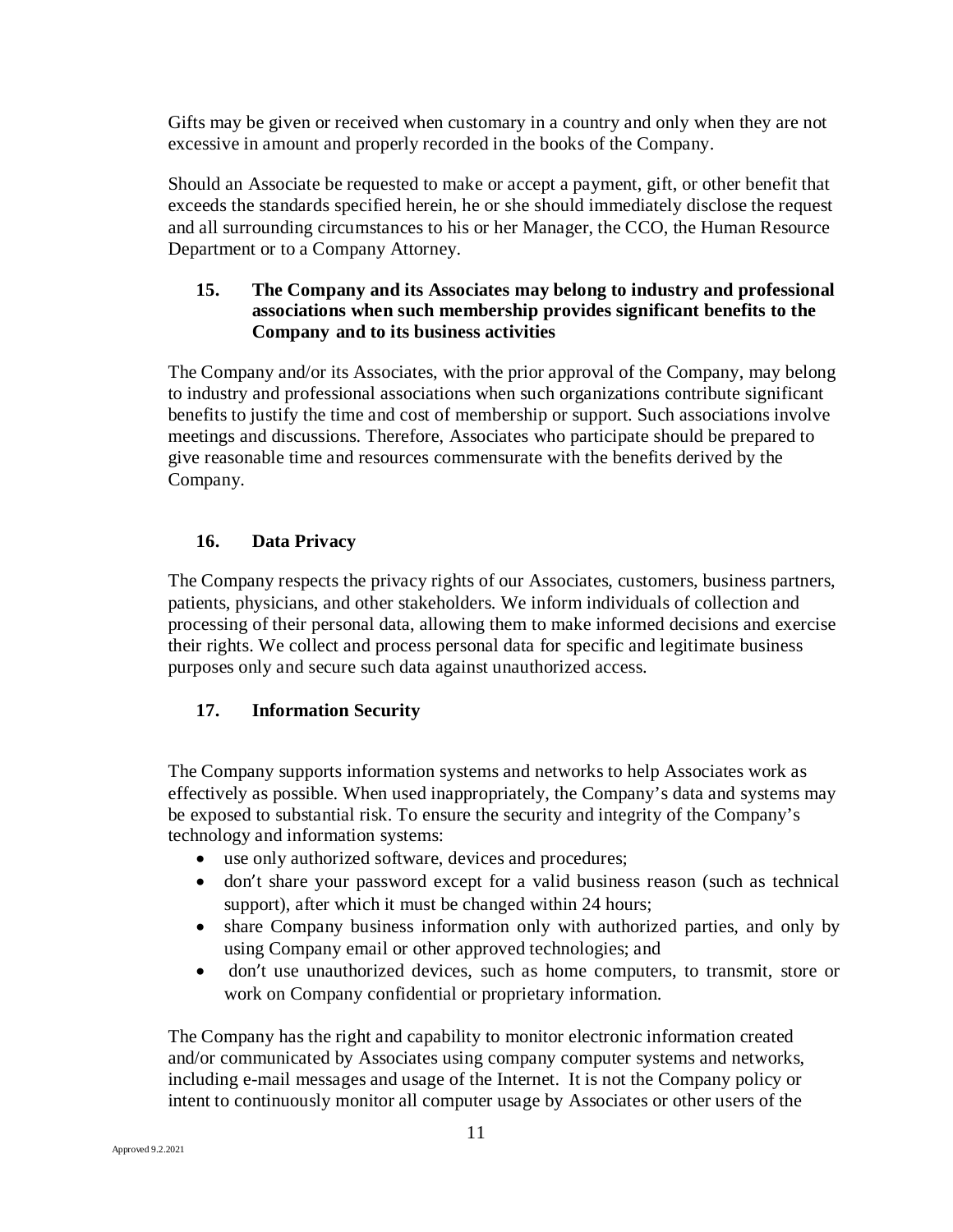Company computer systems and network. However, users of the systems should be aware that the Company may monitor usage, including, but not limited to, patterns of usage of the Internet and Associates' electronic files and messages to the extent necessary to ensure that the Internet and other electronic communications are being used in compliance with the law and with Company policy.

## **18. Compliance with Securities Laws**

Because our stock is a publicly traded security, certain activities of the Company are subject to certain provisions of the applicable securities laws in the United States. These laws govern the dissemination or use of information about the affairs of the Company or its subsidiaries or affiliates, and other information which might be of interest to persons considering the purchase or sale of our stock. Violations of the securities laws could subject you and the Company to stiff criminal and civil penalties. Accordingly, the Company does not sanction and will not tolerate any conduct that risks a violation of these laws.

### **19. Business Continuity**

The Company believes that business continuity management is critical for our patients, customers, business partners, Associates and other stakeholders, and is part of responsible management practice.

The Company, like any other organization, is exposed to potential risks that could disrupt or destroy critical business functions and/or the production and delivery of Company goods and services. Our strategy for continuing business in the event of an incident is to ensure the safety and security of all Associates and to continue critical business functions, production and delivery of products and services. However, all business partners are responsible for the development and implementation of appropriate business continuity plans for operations support of EyePoint business.

### **20. Compliance Procedures**

Associates must report promptly any violations of this Code (including any violations of the requirement of compliance with law) and Company policies and procedures. Failure to report a violation can lead to disciplinary action against the person who failed to report the violation, which may be as severe as the disciplinary action against the person who committed the violation.

Normally, a possible violation of this Code or Company policies and procedures by an employee other than an officer of the Company should be reported to the supervisor of the employee who commits the violation. However, Associates may report any possible violation to the Human Resource Department, the CCO or to a Company Attorney.

A possible violation of this Code by a director or an officer of the Company should be reported to the Chief People Officer, the CCO or a Company Attorney. If an Associate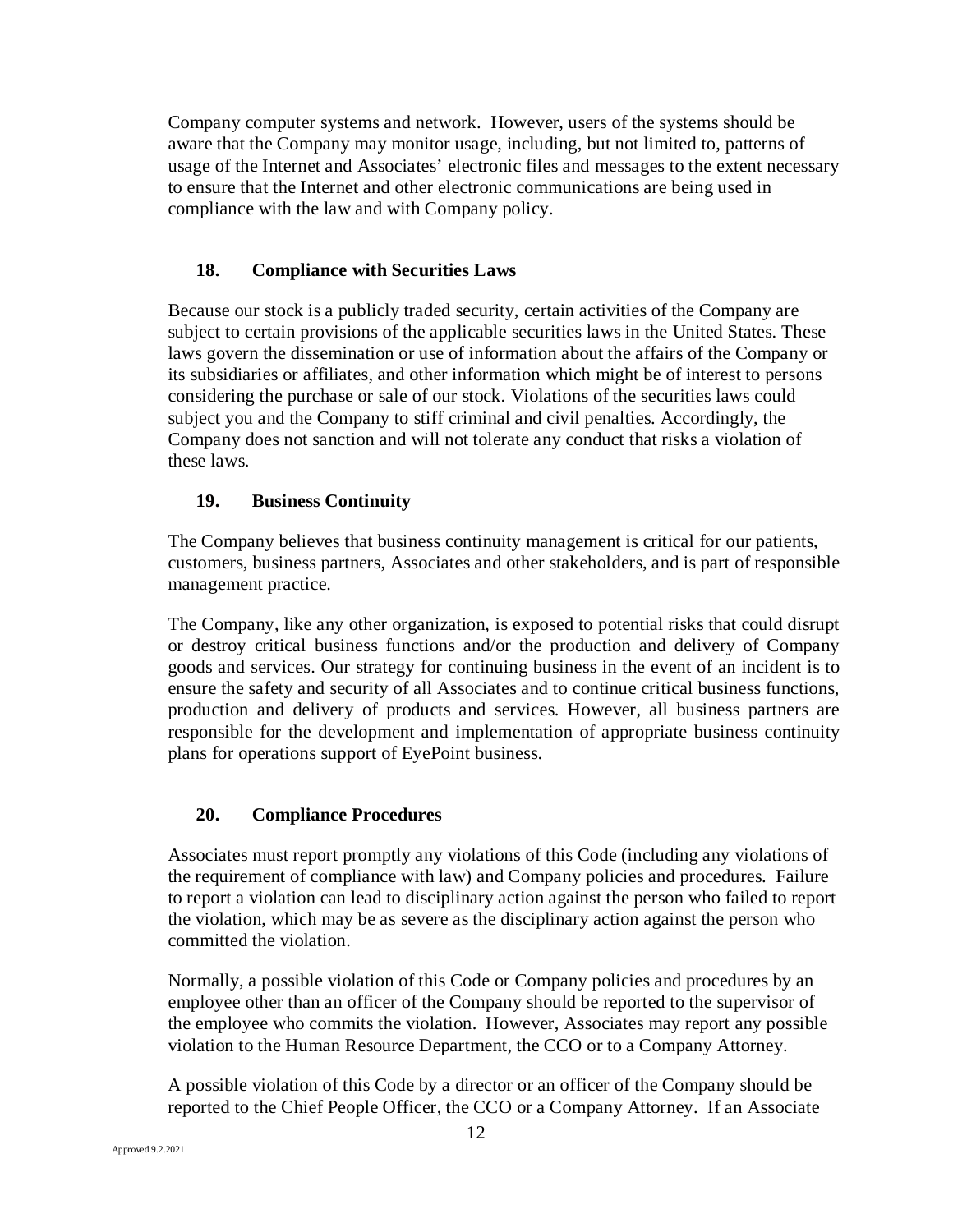believes that in a particular situation it would not be appropriate to report a possible violation by a director or an officer to either Chief People Officer, the CCO or a Company Attorney, the Associate may report the possible violation to the Chair of the Audit and Compliance Committee of the Board of Directors of the Company (the "Board") or to any other officer or director of the Company to whom the Associate believes it would be appropriate to report the possible violation. A possible violation of this Code by the CCO should be reported to the Chief People Officer, CEO or the Chair of the Audit and Compliance Committee of the Board.

### **21. Enforcement Procedures**

To ensure prompt and consistent response to potential violations of this Code, any report regarding potential violations must be fully investigated and, in the event of a violation, remedial action must be taken.

If, after investigating a report of an alleged prohibited action by a director or executive officer, such person conducting such investigation determines that a violation of this Code has occurred such person will report such determination to the Board.

If, after investigating a report of an alleged prohibited action by any Associate, the Human Resource Department determines that a violation of this Code has occurred, the Human Resource Department will report such determination to the CEO and the Board.

Upon receipt of a determination that there has been a violation of this Code, the Board of Directors will take such preventative or disciplinary action as it deems appropriate, including, but not limited to, reassignment, demotion, dismissal and, in the event of criminal conduct or other serious violations of the law, notification of appropriate governmental authorities.

### **22. Waivers of this Code**

Any waiver of any provision of this Code must be approved by the Board.

Any Associate who believes that a waiver of any provision of this Code is appropriate in his or her case should first contact his or her immediate supervisor. If the supervisor agrees that a waiver is appropriate, such supervisor shall forward the waiver request to the CCO or the Human Resource Department so as to allow the CCO or the Human Resource Department to present the request to the Board for its approval. The CCO shall be responsible for maintaining a record of all requests by Associates for waivers of any of these policies and the disposition of such requests.

Any executive officer or director who seeks a waiver of any of the policies in this Code should contact the CCO or the Human Resource Department. There shall be no substantive amendment or waiver of any part of this Code affecting the directors, senior financial officers, or executive officers, except by a vote of the Board, which will ascertain whether an amendment or waiver is appropriate and ensure that the amendment or waiver is accompanied by appropriate controls designed to protect the Company.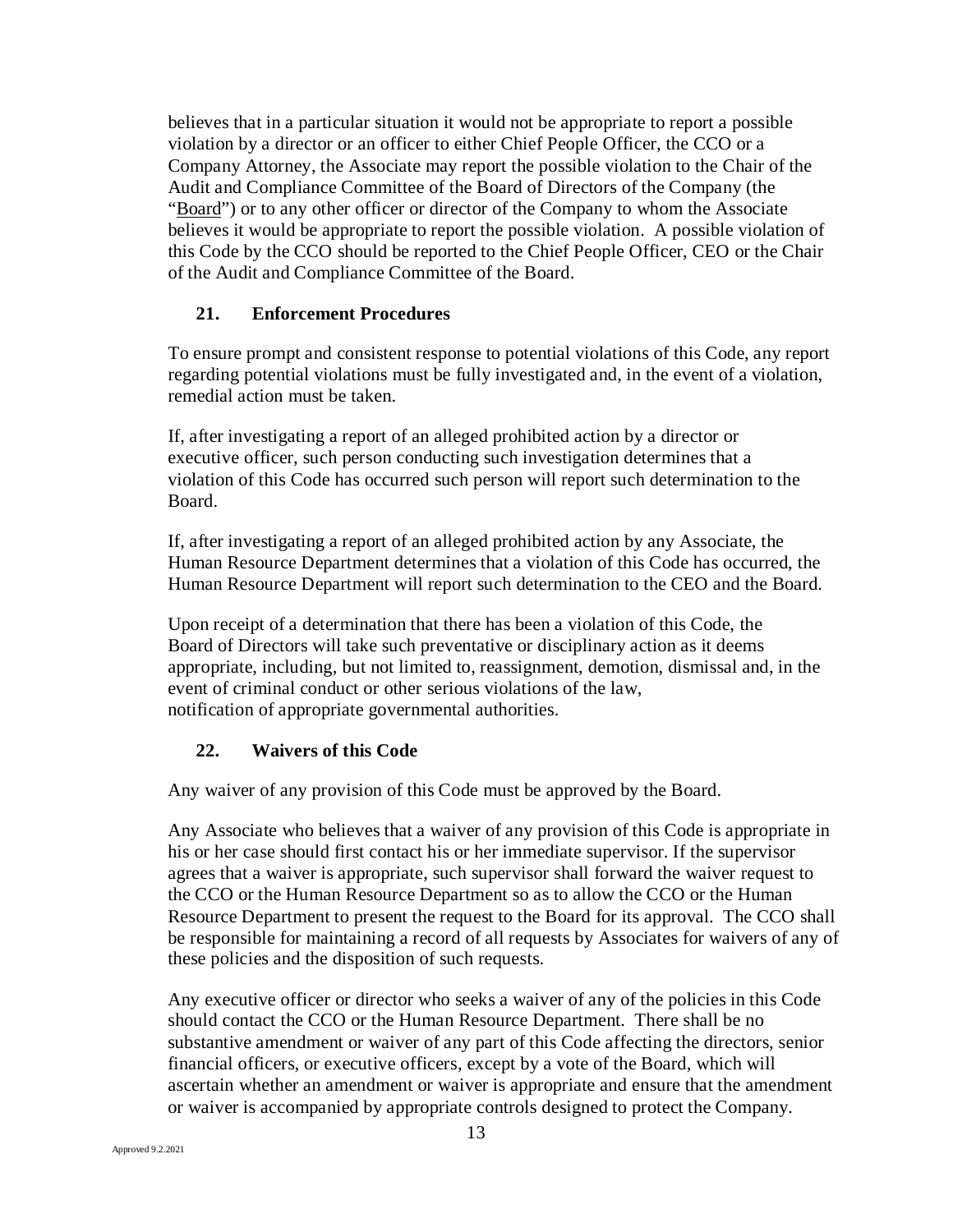No waiver of any provision of this Code with regard to a director or officer will be effective until that waiver has been reported to the person responsible for the preparation and filing of the Company's Current Reports on Form 8-K (or any successor to that form) in sufficient detail to enable that person to prepare a Current Report on Form 8-K containing any required disclosure with regard to the waiver. The Company will promptly disclose on Form 8-K, by means of the filing of such form and by providing disclosure on our website that satisfies the requirements of Item 5.05(c) of Form 8-K, any change in or waiver of this Code. In those cases, in which a Form 8-K filing is not required, we will distribute a press release disclosing the waiver to the Code.

Any waiver of provisions of this Code will be reported in filings with the SEC and otherwise reported to the Company's stockholders to the full extent required by the rules of the SEC and by any applicable rules of any securities exchange or securities quotation system on which the Company's securities are listed or quoted.

### **23. Amendment of this Code**

This Code applies to all Associates and will be made available to each new Associate upon commencement of his or her employment or other relationship with the Company and shall also be distributed annually to each Associate. Each Associate shall certify that he or she has received, read and understood this Code and has complied with its terms.

The Company reserves the right to amend, alter or terminate this Code at any time for any reason. The most current version of this Code may be found on our website. In the event that any substantive amendment is made, the amendment will be reported in filings with the SEC and otherwise reported to the Company's stockholders to the full extent required by the rules of the SEC and by any applicable rules of any securities exchange or securities quotation system on which the Company's securities are listed or quoted.

This Code is not an employment contract between the Company and any of its Associates.

\*\*\*\*\*